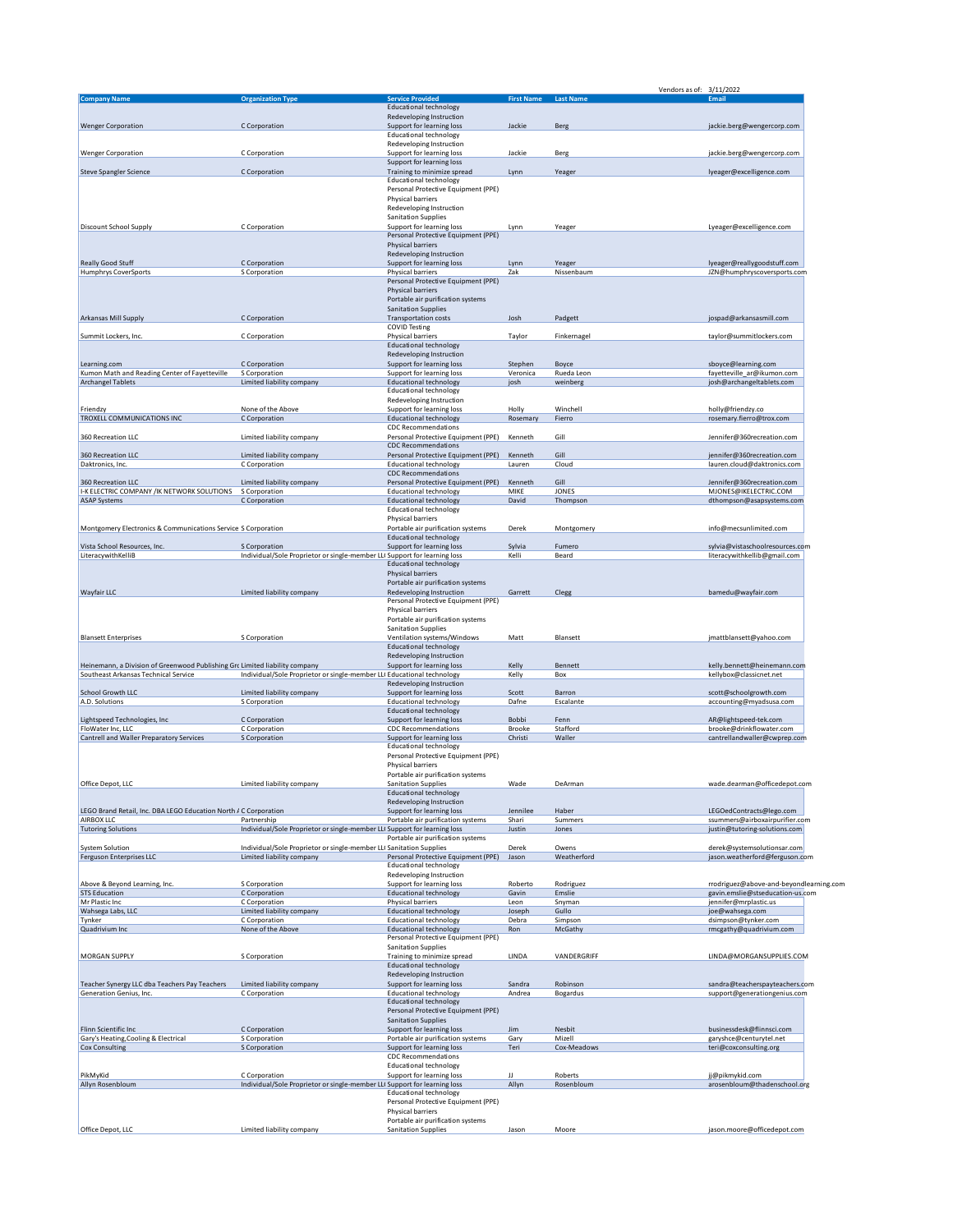|                                                                                                                                                                                                                                                                                                                                                                                                                                                                                           |                                                                     | <b>Educational technology</b>                                  |              |                     |                                                    |
|-------------------------------------------------------------------------------------------------------------------------------------------------------------------------------------------------------------------------------------------------------------------------------------------------------------------------------------------------------------------------------------------------------------------------------------------------------------------------------------------|---------------------------------------------------------------------|----------------------------------------------------------------|--------------|---------------------|----------------------------------------------------|
| <b>Reading Plus LLC</b>                                                                                                                                                                                                                                                                                                                                                                                                                                                                   | Limited liability company                                           | Support for learning loss                                      | Shivomi      | Prematilleke        | rfp@readingplus.com                                |
| <b>Staples Technology Solutions</b>                                                                                                                                                                                                                                                                                                                                                                                                                                                       | C Corporation                                                       | <b>Educational technology</b>                                  | Mike         | Mayberry            | michael.mayberry@staples.com                       |
|                                                                                                                                                                                                                                                                                                                                                                                                                                                                                           |                                                                     | CDC Recommendations                                            |              |                     |                                                    |
|                                                                                                                                                                                                                                                                                                                                                                                                                                                                                           |                                                                     | <b>Educational technology</b>                                  |              |                     |                                                    |
|                                                                                                                                                                                                                                                                                                                                                                                                                                                                                           |                                                                     | Support for learning loss                                      |              |                     |                                                    |
| PikMyKid                                                                                                                                                                                                                                                                                                                                                                                                                                                                                  | C Corporation                                                       | <b>Transportation costs</b>                                    | IJ           | Roberts             | jj@pikmykid.com                                    |
| <b>CTL</b>                                                                                                                                                                                                                                                                                                                                                                                                                                                                                | C Corporation                                                       | <b>Educational technology</b>                                  | Trevor       | Stone               | Tstone@ctl.net                                     |
| P.C.C. INC                                                                                                                                                                                                                                                                                                                                                                                                                                                                                | S Corporation                                                       | <b>Sanitation Supplies</b>                                     | Padgett      | Cope                | pcc1996@gmail.com                                  |
|                                                                                                                                                                                                                                                                                                                                                                                                                                                                                           |                                                                     | <b>Educational technology</b>                                  |              |                     |                                                    |
| DreamBox Learning, Inc.                                                                                                                                                                                                                                                                                                                                                                                                                                                                   | S Corporation                                                       | Support for learning loss                                      | Lori         | Hahn                | bids@dreambox.com                                  |
| Howard Technology Solutions, A Division of Howard C Corporation                                                                                                                                                                                                                                                                                                                                                                                                                           |                                                                     | <b>Educational technology</b>                                  | Krystal      | Avery               | bids@howardcomputers.com                           |
|                                                                                                                                                                                                                                                                                                                                                                                                                                                                                           |                                                                     | <b>Educational technology</b>                                  |              |                     |                                                    |
|                                                                                                                                                                                                                                                                                                                                                                                                                                                                                           |                                                                     | Redeveloping Instruction                                       |              |                     |                                                    |
| Jupiter Education Services, LLC (DBA RED COMET) S Corporation                                                                                                                                                                                                                                                                                                                                                                                                                             |                                                                     | Support for learning loss                                      | Jay          | Srinivasan          | jay@redcomet.org                                   |
|                                                                                                                                                                                                                                                                                                                                                                                                                                                                                           |                                                                     | <b>CDC Recommendations</b>                                     |              |                     |                                                    |
|                                                                                                                                                                                                                                                                                                                                                                                                                                                                                           |                                                                     | <b>Educational technology</b>                                  |              |                     |                                                    |
|                                                                                                                                                                                                                                                                                                                                                                                                                                                                                           |                                                                     | Leasing sites                                                  |              |                     |                                                    |
|                                                                                                                                                                                                                                                                                                                                                                                                                                                                                           |                                                                     | Personal Protective Equipment (PPE)                            |              |                     |                                                    |
|                                                                                                                                                                                                                                                                                                                                                                                                                                                                                           |                                                                     | Physical barriers                                              |              |                     |                                                    |
|                                                                                                                                                                                                                                                                                                                                                                                                                                                                                           |                                                                     |                                                                |              |                     |                                                    |
|                                                                                                                                                                                                                                                                                                                                                                                                                                                                                           |                                                                     | Portable air purification systems                              |              |                     |                                                    |
|                                                                                                                                                                                                                                                                                                                                                                                                                                                                                           |                                                                     | Redeveloping Instruction                                       |              |                     |                                                    |
|                                                                                                                                                                                                                                                                                                                                                                                                                                                                                           |                                                                     | <b>Sanitation Supplies</b>                                     |              |                     |                                                    |
|                                                                                                                                                                                                                                                                                                                                                                                                                                                                                           |                                                                     | Support for learning loss                                      |              |                     |                                                    |
|                                                                                                                                                                                                                                                                                                                                                                                                                                                                                           |                                                                     | Training to minimize spread                                    |              |                     |                                                    |
| <b>Learning Partners for Success</b>                                                                                                                                                                                                                                                                                                                                                                                                                                                      | Limited liability company                                           | Ventilation systems/Windows                                    | elisa        | clayton             | eclayton@learningpfs.com                           |
| VEX ROBOTICS INC.                                                                                                                                                                                                                                                                                                                                                                                                                                                                         | S Corporation                                                       | <b>Educational technology</b>                                  | CHANCE       | LOWE                | sales@vex.com                                      |
| <b>ITsavvy LLC</b>                                                                                                                                                                                                                                                                                                                                                                                                                                                                        | Limited liability company                                           | <b>Educational technology</b>                                  | Chandler     | Cathey              | ccathey@ITsavvy.com                                |
|                                                                                                                                                                                                                                                                                                                                                                                                                                                                                           |                                                                     | Personal Protective Equipment (PPE)                            |              |                     |                                                    |
|                                                                                                                                                                                                                                                                                                                                                                                                                                                                                           |                                                                     | Physical barriers                                              |              |                     |                                                    |
| Levy Pawn Shop                                                                                                                                                                                                                                                                                                                                                                                                                                                                            | Individual/Sole Proprietor or single-member LLI Sanitation Supplies |                                                                | Paul         | Pinkston            | levypawn@gmail.com                                 |
| Curriculum Associates, LLC                                                                                                                                                                                                                                                                                                                                                                                                                                                                | Limited liability company                                           | <b>Educational technology</b>                                  | Mandy        | Yarnell             | myarnell@cainc.com                                 |
| <b>ASC Floor Cleaning &amp; Restoration</b>                                                                                                                                                                                                                                                                                                                                                                                                                                               | C Corporation                                                       | <b>Sanitation Supplies</b>                                     | Russell      | Cowen               | ascfloorcleaning@centurytel.net                    |
|                                                                                                                                                                                                                                                                                                                                                                                                                                                                                           |                                                                     | <b>Educational technology</b>                                  |              |                     |                                                    |
| ELB US Inc.                                                                                                                                                                                                                                                                                                                                                                                                                                                                               | C Corporation                                                       | Physical barriers                                              | Wendie       | Shriver             | w.shriver@elbglobal.com                            |
| Abcya.com, LLC                                                                                                                                                                                                                                                                                                                                                                                                                                                                            | C Corporation                                                       | <b>Educational technology</b>                                  | Brianna      | Hobbs               | support@abcya.com                                  |
| Satellite Shelters Inc                                                                                                                                                                                                                                                                                                                                                                                                                                                                    | None of the Above                                                   | Leasing sites                                                  | Samanthan    | Neumann             | Samanthan@satelliteco.com                          |
|                                                                                                                                                                                                                                                                                                                                                                                                                                                                                           |                                                                     | <b>Educational technology</b>                                  |              |                     |                                                    |
|                                                                                                                                                                                                                                                                                                                                                                                                                                                                                           |                                                                     | Redeveloping Instruction                                       |              |                     |                                                    |
| Apptegy                                                                                                                                                                                                                                                                                                                                                                                                                                                                                   | C Corporation                                                       | Support for learning loss                                      | Wanda        | McLeod              | billing@apptegy.com                                |
| Sports Floors, Inc.                                                                                                                                                                                                                                                                                                                                                                                                                                                                       | S Corporation                                                       | <b>Sanitation Supplies</b>                                     | Erin         | Jackson             | ERIN@SPORTSFLOORSINC.COM                           |
|                                                                                                                                                                                                                                                                                                                                                                                                                                                                                           |                                                                     | <b>Educational technology</b>                                  |              |                     |                                                    |
|                                                                                                                                                                                                                                                                                                                                                                                                                                                                                           |                                                                     | Redeveloping Instruction                                       |              |                     |                                                    |
| <b>RALLY! Education LLC</b>                                                                                                                                                                                                                                                                                                                                                                                                                                                               | Limited liability company                                           | Support for learning loss                                      | Lynn         | Harris              | lynn@rallyeducation.com                            |
|                                                                                                                                                                                                                                                                                                                                                                                                                                                                                           |                                                                     | <b>Educational technology</b>                                  |              |                     |                                                    |
| ADDO Worldwide                                                                                                                                                                                                                                                                                                                                                                                                                                                                            | Limited liability company                                           | Redeveloping Instruction                                       | Andrew       | Walker              | andrew.walker@addo.is                              |
|                                                                                                                                                                                                                                                                                                                                                                                                                                                                                           |                                                                     | <b>Educational technology</b>                                  |              |                     |                                                    |
| <b>Follett School Solutions</b>                                                                                                                                                                                                                                                                                                                                                                                                                                                           | C Corporation                                                       | Support for learning loss                                      | Carrie       | Fassbinder          | cfassbinder@follett.com                            |
| Sanders Supply Inc                                                                                                                                                                                                                                                                                                                                                                                                                                                                        | S Corporation                                                       | <b>CDC Recommendations</b>                                     | April        | Cansler             | acansler@sanderssupply.net                         |
|                                                                                                                                                                                                                                                                                                                                                                                                                                                                                           |                                                                     | <b>Educational technology</b>                                  |              |                     |                                                    |
|                                                                                                                                                                                                                                                                                                                                                                                                                                                                                           |                                                                     | Redeveloping Instruction                                       |              |                     |                                                    |
| ASU Preparatory Academy Digital                                                                                                                                                                                                                                                                                                                                                                                                                                                           | None of the Above                                                   | Support for learning loss                                      | Yolanda      | Varin               | yolanda.varin@asu.edu                              |
|                                                                                                                                                                                                                                                                                                                                                                                                                                                                                           |                                                                     | <b>Educational technology</b>                                  |              |                     |                                                    |
| ASU Preparatory Academy Digital                                                                                                                                                                                                                                                                                                                                                                                                                                                           | None of the Above                                                   | Support for learning loss                                      | Yolanda      | Varin               | yolanda.varin@asu.edu                              |
|                                                                                                                                                                                                                                                                                                                                                                                                                                                                                           |                                                                     | <b>CDC Recommendations</b>                                     |              |                     |                                                    |
|                                                                                                                                                                                                                                                                                                                                                                                                                                                                                           |                                                                     | <b>COVID Testing</b>                                           |              |                     |                                                    |
|                                                                                                                                                                                                                                                                                                                                                                                                                                                                                           |                                                                     | Personal Protective Equipment (PPE)                            |              |                     |                                                    |
|                                                                                                                                                                                                                                                                                                                                                                                                                                                                                           |                                                                     | Portable air purification systems                              |              |                     |                                                    |
| <b>Beyond Air Purification LLC</b>                                                                                                                                                                                                                                                                                                                                                                                                                                                        | Limited liability company                                           | <b>Sanitation Supplies</b>                                     | kevin        | pittman             | beyondairpurification@gmail.com                    |
|                                                                                                                                                                                                                                                                                                                                                                                                                                                                                           |                                                                     | CDC Recommendations                                            |              |                     |                                                    |
|                                                                                                                                                                                                                                                                                                                                                                                                                                                                                           |                                                                     | <b>COVID Testing</b>                                           |              |                     |                                                    |
|                                                                                                                                                                                                                                                                                                                                                                                                                                                                                           |                                                                     | Personal Protective Equipment (PPE)                            |              |                     |                                                    |
|                                                                                                                                                                                                                                                                                                                                                                                                                                                                                           |                                                                     | Portable air purification systems                              |              |                     |                                                    |
| activepure of america                                                                                                                                                                                                                                                                                                                                                                                                                                                                     | S Corporation                                                       | <b>Sanitation Supplies</b>                                     | kevin        | pittman             | activepureofarkansas@gmail.com                     |
|                                                                                                                                                                                                                                                                                                                                                                                                                                                                                           |                                                                     | <b>Educational technology</b>                                  |              |                     |                                                    |
|                                                                                                                                                                                                                                                                                                                                                                                                                                                                                           |                                                                     | Personal Protective Equipment (PPE)                            |              |                     |                                                    |
|                                                                                                                                                                                                                                                                                                                                                                                                                                                                                           |                                                                     | Physical barriers                                              |              |                     |                                                    |
| School Specialty, LLC.                                                                                                                                                                                                                                                                                                                                                                                                                                                                    | Limited liability company                                           | Portable air purification systems                              |              | Fuss                | bidnotices@schoolspecialty.com                     |
| PICS Telecom Internatinoal                                                                                                                                                                                                                                                                                                                                                                                                                                                                | S Corporation                                                       | Support for learning loss                                      | Amy<br>Kevin | Fitzgerald          | kfitzgerald@picstelecom.com                        |
|                                                                                                                                                                                                                                                                                                                                                                                                                                                                                           |                                                                     | <b>CDC Recommendations</b>                                     |              |                     |                                                    |
|                                                                                                                                                                                                                                                                                                                                                                                                                                                                                           |                                                                     | <b>Educational technology</b>                                  |              |                     |                                                    |
|                                                                                                                                                                                                                                                                                                                                                                                                                                                                                           |                                                                     | Personal Protective Equipment (PPE)                            |              |                     |                                                    |
|                                                                                                                                                                                                                                                                                                                                                                                                                                                                                           |                                                                     |                                                                |              |                     |                                                    |
|                                                                                                                                                                                                                                                                                                                                                                                                                                                                                           |                                                                     | Physical barriers                                              |              |                     |                                                    |
|                                                                                                                                                                                                                                                                                                                                                                                                                                                                                           |                                                                     | Portable air purification systems                              |              |                     |                                                    |
|                                                                                                                                                                                                                                                                                                                                                                                                                                                                                           |                                                                     | Redeveloping Instruction                                       |              |                     |                                                    |
|                                                                                                                                                                                                                                                                                                                                                                                                                                                                                           |                                                                     | <b>Sanitation Supplies</b>                                     |              |                     |                                                    |
| <b>School Outfitters LLC</b>                                                                                                                                                                                                                                                                                                                                                                                                                                                              | Limited liability company                                           | Support for learning loss                                      | Queenie      | Takougang           | contracts@schooloutfitters.com                     |
|                                                                                                                                                                                                                                                                                                                                                                                                                                                                                           |                                                                     | Educational technology                                         |              |                     |                                                    |
|                                                                                                                                                                                                                                                                                                                                                                                                                                                                                           |                                                                     | Redeveloping Instruction                                       |              |                     |                                                    |
| A+ TutorSoft Inc.                                                                                                                                                                                                                                                                                                                                                                                                                                                                         | S Corporation                                                       | Support for learning loss                                      | Vinod        | Agrawal             | info@aplustutorsoft.com                            |
| ScholarBuys                                                                                                                                                                                                                                                                                                                                                                                                                                                                               | Limited liability company                                           | <b>Educational technology</b>                                  | Keegan       | Morgan              | keegan.morgan@scholarbuys.com                      |
| Lexia Learning Systems, LLC                                                                                                                                                                                                                                                                                                                                                                                                                                                               | Limited liability company                                           | <b>Educational technology</b>                                  | John-Paul    | Lavery              | johnpaul.lavery@lexialearning.com                  |
| SMARTEST EDU, INC dba Formative                                                                                                                                                                                                                                                                                                                                                                                                                                                           | C Corporation                                                       | <b>Educational technology</b>                                  | Jessica      | Peluso              | ar@goformative.com                                 |
|                                                                                                                                                                                                                                                                                                                                                                                                                                                                                           |                                                                     | <b>Educational technology</b>                                  |              |                     |                                                    |
| Explorelearning                                                                                                                                                                                                                                                                                                                                                                                                                                                                           | C Corporation                                                       | Support for learning loss                                      | James        | Watson              | james.watson@explorelearning.com                   |
|                                                                                                                                                                                                                                                                                                                                                                                                                                                                                           |                                                                     | <b>Educational technology</b>                                  |              |                     |                                                    |
|                                                                                                                                                                                                                                                                                                                                                                                                                                                                                           |                                                                     | Personal Protective Equipment (PPE)                            |              |                     |                                                    |
|                                                                                                                                                                                                                                                                                                                                                                                                                                                                                           |                                                                     | Physical barriers                                              |              |                     |                                                    |
|                                                                                                                                                                                                                                                                                                                                                                                                                                                                                           |                                                                     | Portable air purification systems                              |              |                     |                                                    |
| Staples Inc                                                                                                                                                                                                                                                                                                                                                                                                                                                                               | C Corporation                                                       | <b>Sanitation Supplies</b>                                     | Gilbert      | Saunders            | gilbert.saunders@staples.com                       |
| White River Services and Solutions                                                                                                                                                                                                                                                                                                                                                                                                                                                        | S Corporation                                                       | <b>Educational technology</b>                                  | Angela       | McMahan             | angela@whiteriverservices.com                      |
| <b>NOF Technologies</b>                                                                                                                                                                                                                                                                                                                                                                                                                                                                   | C Corporation                                                       | <b>Educational technology</b>                                  | Zachary      | Dunn                | zdunn@nof.om                                       |
| Echo360, Inc.                                                                                                                                                                                                                                                                                                                                                                                                                                                                             |                                                                     | <b>Educational technology</b>                                  | Robin        | Smyers              | rsmyers@echo360.com                                |
| Sentry Air Systems                                                                                                                                                                                                                                                                                                                                                                                                                                                                        | C Corporation                                                       |                                                                |              |                     |                                                    |
|                                                                                                                                                                                                                                                                                                                                                                                                                                                                                           | S Corporation                                                       | Portable air purification systems                              | John         | Leonard             | john@sentryair.com                                 |
|                                                                                                                                                                                                                                                                                                                                                                                                                                                                                           | S Corporation                                                       | <b>Educational technology</b>                                  | Lee          | Burnett             | lburnett@one-comm.com                              |
|                                                                                                                                                                                                                                                                                                                                                                                                                                                                                           | Limited liability company                                           | <b>Educational technology</b>                                  | Marian       | Griffiths           | payments@vernier.com                               |
|                                                                                                                                                                                                                                                                                                                                                                                                                                                                                           |                                                                     | Educational technology                                         |              |                     |                                                    |
|                                                                                                                                                                                                                                                                                                                                                                                                                                                                                           |                                                                     | Personal Protective Equipment (PPE)                            |              |                     |                                                    |
|                                                                                                                                                                                                                                                                                                                                                                                                                                                                                           |                                                                     | Physical barriers                                              |              |                     |                                                    |
|                                                                                                                                                                                                                                                                                                                                                                                                                                                                                           |                                                                     |                                                                |              |                     |                                                    |
|                                                                                                                                                                                                                                                                                                                                                                                                                                                                                           |                                                                     | Redeveloping Instruction                                       |              |                     |                                                    |
|                                                                                                                                                                                                                                                                                                                                                                                                                                                                                           | Limited liability company                                           | Support for learning loss                                      | Shelby       | Pace                | space@syndcs.com                                   |
|                                                                                                                                                                                                                                                                                                                                                                                                                                                                                           | None of the Above                                                   | Support for learning loss                                      | Paul         | Shelton             |                                                    |
|                                                                                                                                                                                                                                                                                                                                                                                                                                                                                           | Limited liability company                                           | <b>Educational technology</b>                                  | Pam          | Janutolo            | bidscdwg.com@cdw.com                               |
|                                                                                                                                                                                                                                                                                                                                                                                                                                                                                           |                                                                     | <b>Educational technology</b>                                  | Gordon       | Harris              | guscom@gmail.com                                   |
|                                                                                                                                                                                                                                                                                                                                                                                                                                                                                           | Limited liability company                                           | Support for learning loss                                      | Marc         | Lonergan            | marc@heggerty.org                                  |
|                                                                                                                                                                                                                                                                                                                                                                                                                                                                                           | C Corporation                                                       | <b>Educational technology</b>                                  | Accounts     | Receivable          | pshelton@dequeenleopards.org<br>ar@instructure.com |
|                                                                                                                                                                                                                                                                                                                                                                                                                                                                                           | C Corporation                                                       | <b>Sanitation Supplies</b>                                     | PAM          | <b>DAVIS</b>        | ar@falksupply.com                                  |
|                                                                                                                                                                                                                                                                                                                                                                                                                                                                                           |                                                                     | Physical barriers                                              | Malissa      | Ramos               | biddept@lakeshorelearning.com                      |
|                                                                                                                                                                                                                                                                                                                                                                                                                                                                                           |                                                                     | Personal Protective Equipment (PPE)                            |              |                     |                                                    |
|                                                                                                                                                                                                                                                                                                                                                                                                                                                                                           | S Corporation                                                       | <b>Sanitation Supplies</b>                                     | Jerry        | Martin              | jmartin@abmartinservices.com                       |
|                                                                                                                                                                                                                                                                                                                                                                                                                                                                                           |                                                                     | <b>Educational technology</b>                                  |              |                     |                                                    |
|                                                                                                                                                                                                                                                                                                                                                                                                                                                                                           | S Corporation                                                       | Physical barriers                                              | Linda        | Lester              | linda@k-log.com                                    |
|                                                                                                                                                                                                                                                                                                                                                                                                                                                                                           |                                                                     | <b>Educational technology</b>                                  |              |                     |                                                    |
|                                                                                                                                                                                                                                                                                                                                                                                                                                                                                           | Limited liability company                                           | Support for learning loss                                      | Johannah     | Renfroe             | jrenfroe@presidio.com                              |
| One Communications, LLC<br>Vernier Software & Technology LLC<br>Synergetics<br>De Queen School District<br><b>CDW Government LLC</b><br>AAC Device Speech Tablets - Gus Communication De S Corporation<br>Literacy Resources, LLC<br>Instructure, Inc.<br>FALK SUPPLY INC<br>Lakeshore Equipment Company dba Lakeshore Lean S Corporation<br>A.B. Martin Services, Inc.<br>K-Log Inc<br>Presidio Networked Solutions LLC<br>Pc-Doc, Inc.<br>Alison's Montessori and Educational Materials | S Corporation<br>S Corporation                                      | <b>Educational technology</b><br><b>Educational technology</b> | Emad<br>Mata | Mryyan<br>Kakhiyeva | pcdoc@go2pcdo.com<br>sales@alisonsmontessori.com   |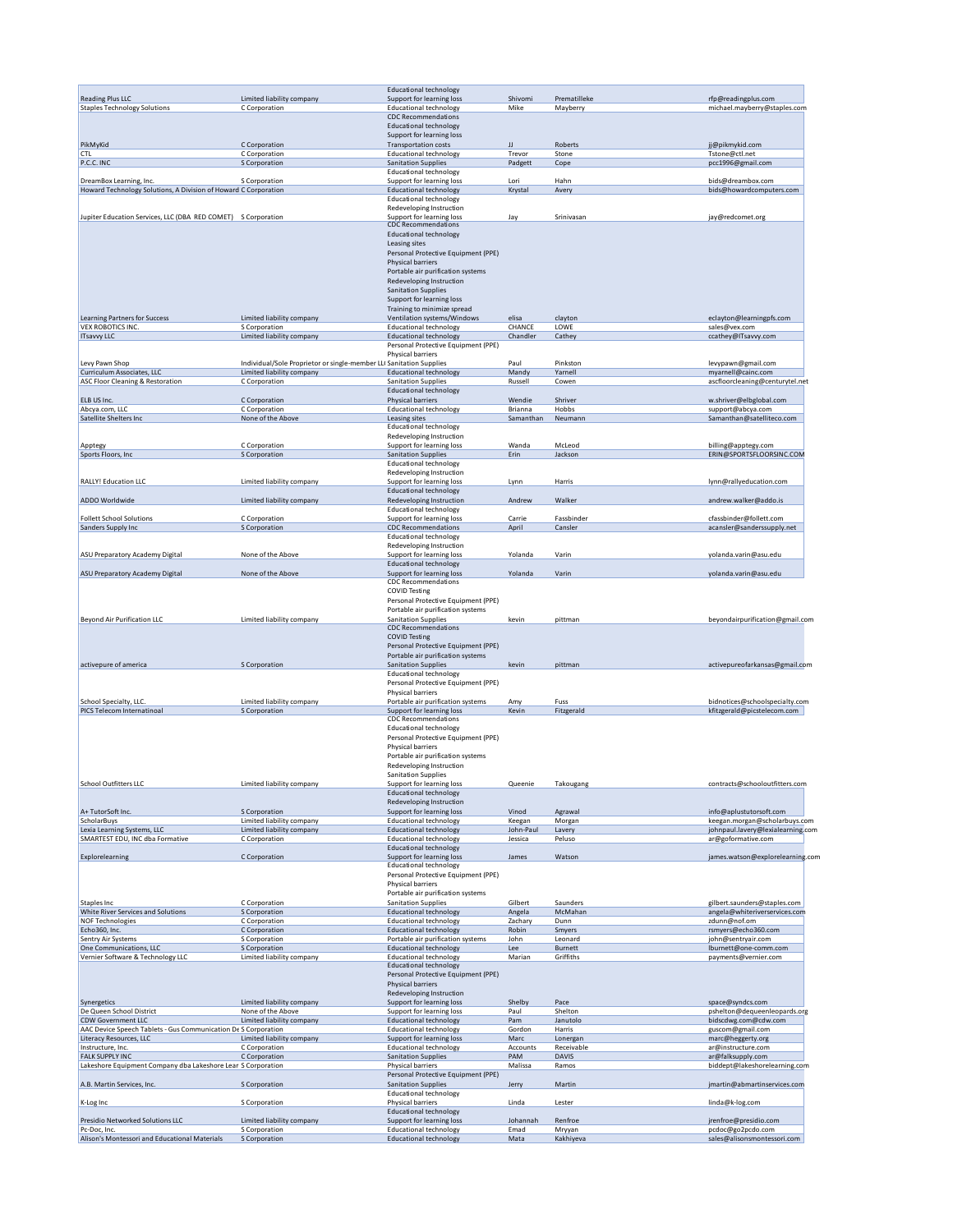|                                                                                       |                                                                                   | Personal Protective Equipment (PPE)<br>Portable air purification systems                                                    |                      |                            |                                                          |
|---------------------------------------------------------------------------------------|-----------------------------------------------------------------------------------|-----------------------------------------------------------------------------------------------------------------------------|----------------------|----------------------------|----------------------------------------------------------|
| Curtis H. Stout, Inc./BSI                                                             | C Corporation                                                                     | Ventilation systems/Windows                                                                                                 | David                | Payne                      | djpayne@chstout.com                                      |
| <b>B.E. Publishing</b>                                                                | S Corporation                                                                     | <b>Educational technology</b>                                                                                               | Erin                 | Mainville                  | erin@bepublishing.com                                    |
| Piraino Consulting, INc<br>Taylor Music, Inc.                                         | S Corporation                                                                     | <b>Educational technology</b>                                                                                               | Tena                 | <b>Brooks</b>              | tena@pirainoconsulting.com                               |
| <b>Educators Book Depository</b>                                                      | S Corporation<br>Limited liability company                                        | Support for learning loss<br><b>Educational technology</b>                                                                  | Roberta<br>Stephen   | Thompson<br>Easter         | bert@1800usaband.com<br>seaster@bba-corp.com             |
| Seesaw Learning inc                                                                   | C Corporation                                                                     | <b>Educational technology</b>                                                                                               | Ibrahim              | Estrada                    | accounting@seesaw.me                                     |
| Houghton Mifflin Harcourt Publishing                                                  | C Corporation                                                                     | <b>Educational technology</b>                                                                                               | david                | iamiceli                   | david.iamiceli@hmhco.com                                 |
| ESGI, LLC                                                                             | Limited liability company                                                         | <b>Educational technology</b><br><b>CDC Recommendations</b>                                                                 | Deb                  | Gazzola                    | support@esgisoftware.com                                 |
|                                                                                       |                                                                                   | Personal Protective Equipment (PPE)<br>Physical barriers<br>Portable air purification systems<br><b>Sanitation Supplies</b> |                      |                            |                                                          |
| <b>Brady Industries</b>                                                               | Limited liability company                                                         | Training to minimize spread                                                                                                 | Michael              | Sills                      | michael.sills@bradyindustries.com                        |
| <b>School Nurse Supply</b>                                                            | C Corporation                                                                     | Personal Protective Equipment (PPE)                                                                                         | Leslee               | Harrington                 | lharrington@schoolnursesupply.com                        |
| Liminex, Inc. DBA GoGuardian.                                                         | C Corporation                                                                     | <b>Educational technology</b><br><b>Educational technology</b><br>Leasing sites<br>Personal Protective Equipment (PPE)      | Fernando             | Hernandez                  | ar@goguardian.com                                        |
| South Arkansas Business Solutions                                                     | S Corporation                                                                     | <b>Sanitation Supplies</b>                                                                                                  | Christopher          | King                       | cking@gosabs.com                                         |
| C Squared Networks                                                                    | S Corporation                                                                     | <b>Educational technology</b>                                                                                               | Elton                | Conrady                    | elton@c2-networks.com                                    |
| Jack T. Carter Co.<br>Jack T. Carter Co.                                              | C Corporation<br>C Corporation                                                    | Portable air purification systems<br>Portable air purification systems                                                      | Precious<br>Precious | <b>Burke</b><br>Burke      | precious@jcarterco.com<br>Precious@jcarterco.com         |
| <b>CIRB Services</b>                                                                  | S Corporation                                                                     | Ventilation systems/Windows                                                                                                 | Andrea               | Gardner                    | andrea@cirbservices.com                                  |
|                                                                                       |                                                                                   | Personal Protective Equipment (PPE)                                                                                         |                      |                            |                                                          |
| ACME JANITOR & CHEMICAL SUPPLY INC                                                    | C Corporation                                                                     | <b>Sanitation Supplies</b>                                                                                                  | MARIANNE             | SHARUM                     | ms@acmejanitorandchemical.com                            |
| Learning A-Z<br>Weldon, Williams & Lick, Inc.                                         | C Corporation<br>S Corporation                                                    | <b>Educational technology</b><br><b>Educational technology</b>                                                              | Denise<br>Karen      | Wilson<br>Still            | denise.wilson@cambiumlearning.com<br>sales@wwlinc.com    |
|                                                                                       |                                                                                   | Redeveloping Instruction                                                                                                    |                      |                            |                                                          |
| Heutink USA, Inc.                                                                     | C Corporation                                                                     | Support for learning loss                                                                                                   | Richard              | Risinger                   | r.risinger@nienhuis-usa.com                              |
| Montessori Connections dba ETC Montessori                                             | Limited liability company                                                         | <b>CDC Recommendations</b>                                                                                                  | Amanda               | Childers                   | sales@edutc.com                                          |
| <b>KH Learning Services</b>                                                           | Individual/Sole Proprietor or single-member LLI Support for learning loss         | Redeveloping Instruction                                                                                                    | Kristi               | Hogue                      | kristi.hogue@ccawarriors.net                             |
|                                                                                       |                                                                                   | <b>CDC Recommendations</b>                                                                                                  |                      |                            |                                                          |
| Firestorm                                                                             | C Corporation                                                                     | Training to minimize spread                                                                                                 | Blair                | Neville                    | Bneville@FirestormPrincipals.com                         |
| Happy Numbers Inc.                                                                    | C Corporation                                                                     | <b>Educational technology</b>                                                                                               | Valentine            | Chukina                    | valentine@happynumbers.com                               |
| Bio-Rad Laboratories, Inc.                                                            | C Corporation                                                                     | <b>COVID Testing</b><br><b>Educational technology</b>                                                                       | Matt                 | Ruben                      | Isg.bids.us@bio-rad.com                                  |
|                                                                                       |                                                                                   | <b>Educational technology</b>                                                                                               |                      |                            |                                                          |
| <b>McGraw Hill LLC</b>                                                                | C Corporation                                                                     | Support for learning loss                                                                                                   | Kimberly             | Harvey                     | kim.harvey@mheducation.com                               |
| CA Networking & Consulting                                                            | Individual/Sole Proprietor or single-member LLI Educational technology            |                                                                                                                             | Brad                 | Smith                      | brad@canetworking.com                                    |
| <b>Mystery Science</b>                                                                | C Corporation                                                                     | <b>Educational technology</b><br><b>Educational technology</b>                                                              | Arielle              | Mercier                    | support@mysteryscience.com                               |
|                                                                                       |                                                                                   | Redeveloping Instruction                                                                                                    |                      |                            |                                                          |
| Renaissance Learning Inc                                                              | C Corporation                                                                     | Support for learning loss                                                                                                   | Sherry               | Khane                      | accounts.receivable@renaissance.com                      |
| <b>Computer Technology Link</b>                                                       | C Corporation                                                                     | <b>Educational technology</b>                                                                                               | Loren                | Hrabak                     | LHrabak@ctl.net                                          |
|                                                                                       |                                                                                   | Personal Protective Equipment (PPE)<br>Physical barriers<br>Portable air purification systems<br><b>Sanitation Supplies</b> |                      |                            |                                                          |
| <b>Myers Supply</b>                                                                   | S Corporation                                                                     | Training to minimize spread                                                                                                 | Ryan                 | Myers                      | ryan@myerssupply.com                                     |
| <b>NWEA</b>                                                                           | C Corporation                                                                     | <b>Educational technology</b>                                                                                               | Revenue              | Operations                 | revenue.operations@nwea.org                              |
| IXL Learning, Inc                                                                     | C Corporation                                                                     | <b>Educational technology</b>                                                                                               | Membership           | Services                   | billing@ixl.com                                          |
| Complete Computing, Inc.                                                              | C Corporation                                                                     | <b>Educational technology</b><br><b>Educational technology</b>                                                              | Dan                  | Harpool                    | dan.harpool@complete.com                                 |
|                                                                                       |                                                                                   | Redeveloping Instruction                                                                                                    |                      |                            |                                                          |
| SAVVAS LEARNING COMPANY LLC                                                           | Limited liability company                                                         | Support for learning loss<br>Educational technology<br>Personal Protective Equipment (PPE)                                  | Denise               | Aviles                     | Denise.Aviles@Savvas.com                                 |
| <b>Catholic Purchasing Services</b>                                                   | C Corporation                                                                     | Portable air purification systems<br><b>Sanitation Supplies</b><br><b>CDC Recommendations</b>                               | Jeremiah             | Kennedy                    | jkennedy@catholicpurchasing.org                          |
| waseca biomes                                                                         | S Corporation                                                                     | Support for learning loss                                                                                                   | Allison              | Hagood                     | wasecabiomes@gmail.com                                   |
| waseca biomes                                                                         | <b>S</b> Corporation                                                              | Support for learning loss                                                                                                   | Allison              | Hagood                     | wasecabiomes@gmail.com                                   |
| Edpuzzle, INC<br>Membean Inc.                                                         | C Corporation<br>S Corporation                                                    | <b>Educational technology</b>                                                                                               | Sarah                | Stapleton                  | sarah@edpuzzle.com                                       |
|                                                                                       |                                                                                   | <b>Educational technology</b><br>Redeveloping Instruction                                                                   | Ganesh               | Krishnan                   | ganesh@membean,com                                       |
| <b>Catapult Learning</b>                                                              | C Corporation                                                                     | Support for learning loss                                                                                                   | Warren               | Dillon                     | warren.dillon@catapultlearning.com                       |
| <b>Ideal Products, LLC</b>                                                            | Individual/Sole Proprietor or single-member LLI Portable air purification systems |                                                                                                                             | Amanda               | Sol                        | asol@idealliving.com                                     |
| CDW                                                                                   | C Corporation                                                                     | <b>Educational technology</b>                                                                                               | Nikki                | Lieberman                  | Nikki.lieberman@cdwg.com                                 |
| Waterford.org                                                                         | C Corporation                                                                     | <b>Educational technology</b><br>Support for learning loss<br>Personal Protective Equipment (PPE)<br>Physical barriers      | Dayna                | Harrison                   | daynaharrison@waterford.org                              |
| KOA Distribution, LLC                                                                 | Limited liability company                                                         | Portable air purification systems<br><b>Sanitation Supplies</b>                                                             | Allen                | Garner                     | allen@koadistribution.com                                |
| <b>Clean Solutions</b>                                                                | S Corporation                                                                     | <b>Sanitation Supplies</b>                                                                                                  | Amanda               | Clairday                   | amanda@cleansolutions.us                                 |
| <b>BCI Computer</b>                                                                   | Individual/Sole Proprietor or single-member LLI Educational technology            |                                                                                                                             | Greg                 | Strasemeier                | greg@bcl-computer.com                                    |
|                                                                                       |                                                                                   | <b>Educational technology</b><br>Redeveloping Instruction                                                                   |                      |                            |                                                          |
| Educate, LLC                                                                          | Limited liability company                                                         | Support for learning loss                                                                                                   | Luke                 | Tani                       | finance@educatellc.com                                   |
|                                                                                       |                                                                                   | <b>Educational technology</b>                                                                                               |                      |                            |                                                          |
|                                                                                       |                                                                                   | Redeveloping Instruction                                                                                                    |                      |                            |                                                          |
| <b>FACTS Education Solutions, LLC</b>                                                 | Limited liability company                                                         | Support for learning loss                                                                                                   | Elizabeth            | Shelton                    | eshelton@factsmgt.com                                    |
|                                                                                       |                                                                                   | Redeveloping Instruction                                                                                                    |                      |                            |                                                          |
| Diocese of Little Rock Catholic Schools Office<br>TekTrendz, LLC                      | None of the Above<br>Limited liability company                                    | Support for learning loss<br><b>Educational technology</b>                                                                  | Ileana<br>Rob        | Dobbins<br><b>Brothers</b> | idobbins@dolr.org<br>accounting@tektrendz.com            |
| <b>Tarver Academy</b>                                                                 | Limited liability company                                                         | <b>Educational technology</b>                                                                                               | Tyler                | Tarver                     | tylertarver@gmail.com                                    |
|                                                                                       |                                                                                   | <b>Educational technology</b>                                                                                               |                      |                            |                                                          |
| WIRED! Technology Partners, Inc.                                                      | S Corporation                                                                     | Support for learning loss<br><b>COVID Testing</b>                                                                           | Everett              | Ellis                      | everett@wiredtech.com                                    |
| <b>ClassWallet Test</b>                                                               | Individual/Sole Proprietor or single-member LLI Educational technology            |                                                                                                                             | Ana                  | Lauren                     | analauren@classwallet.com                                |
| Superintendent Leadership                                                             | Individual/Sole Proprietor or single-member LLI Support for learning loss         |                                                                                                                             | Dr. Mark             | Gotcher                    | mark.gotcher@superintendentleadership.com                |
|                                                                                       |                                                                                   | <b>Educational technology</b><br>Redeveloping Instruction                                                                   |                      |                            |                                                          |
| <b>Wenger Corporation</b>                                                             | S Corporation                                                                     | Support for learning loss                                                                                                   | Jackie               | Berg                       | jackie.berg@wengercorp.com                               |
|                                                                                       |                                                                                   | Redeveloping Instruction                                                                                                    |                      |                            |                                                          |
| <b>Education in Virtue</b>                                                            | None of the Above                                                                 | Support for learning loss                                                                                                   | Sally                | Wagner                     | swagner@educationinvirtue.com                            |
|                                                                                       |                                                                                   | Personal Protective Equipment (PPE)                                                                                         |                      |                            |                                                          |
| Music & Arts                                                                          | C Corporation                                                                     | <b>Sanitation Supplies</b>                                                                                                  | Amanda               | Tieman                     | schools@musicarts.com                                    |
| RELIABLE PPE LLC<br>FunEducation.com, Inc. (Bright Education Testing Se C Corporation | Limited liability company                                                         | Personal Protective Equipment (PPE)<br><b>Educational technology</b>                                                        | Jay                  | Reubens                    | drj@reliableppes.com<br>customerservice@funeducation.com |
|                                                                                       |                                                                                   | <b>Educational technology</b><br>Leasing sites<br>Personal Protective Equipment (PPE)                                       | Larry                | Crampton                   |                                                          |
| Direct Technology Group, Inc., Deerfield Beach, Flori S Corporation                   |                                                                                   | <b>Sanitation Supplies</b>                                                                                                  | Matthew              | Phillips                   | matt@directtechnologygroup.com                           |
| Katie Stehle                                                                          | Individual/Sole Proprietor or single-member LLI Support for learning loss         |                                                                                                                             | Katie                | Stehle                     | Kstehle@Irchs.org                                        |
| Dale Anne Mcclellan                                                                   | Individual/Sole Proprietor or single-member LLI Support for learning loss         |                                                                                                                             | Dale Anne            | Mcclellan                  | daleannemc@yahoo.com                                     |
| Kathy Danforth                                                                        | Individual/Sole Proprietor or single-member LLI Support for learning loss         |                                                                                                                             | Kathy                | Danforth                   | knkdanforth@yahoo.com                                    |
| Dianne Mitchener                                                                      | Individual/Sole Proprietor or single-member LLI Support for learning loss         | <b>Educational technology</b>                                                                                               | Dianne               | Mitchener                  | dmitchener@gmail.com                                     |
|                                                                                       |                                                                                   | Redeveloping Instruction                                                                                                    |                      |                            |                                                          |
| Pioneer Valley Educational Press, Inc.                                                | S Corporation                                                                     | Support for learning loss                                                                                                   | Lindsey              | Litwak                     | ar@pvep.com                                              |
| Dianne Mitchener                                                                      | Individual/Sole Proprietor or single-member LLI Support for learning loss         |                                                                                                                             | Dianne               | Mitchener                  | dmitchener@gmail.com                                     |